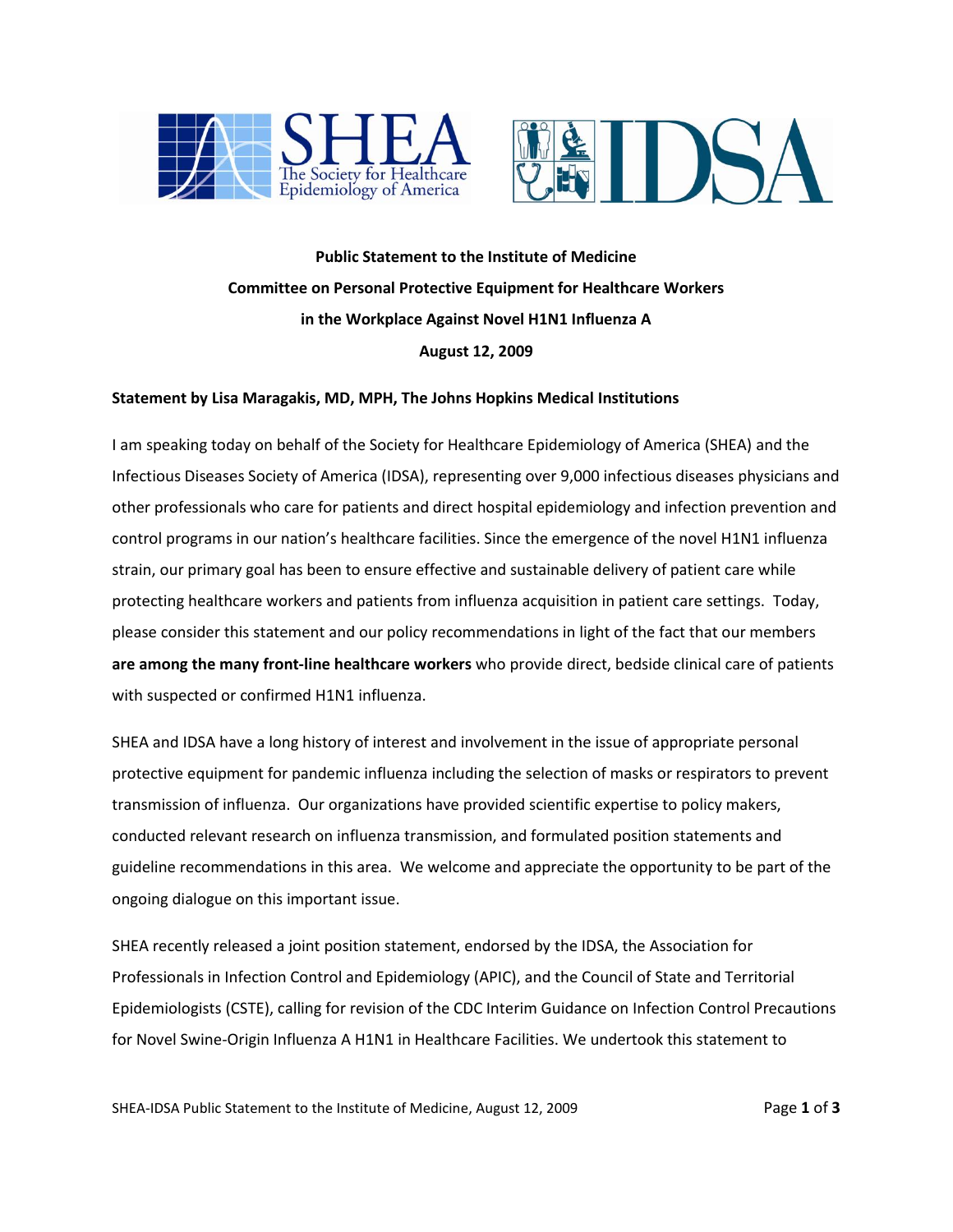contribute an important perspective on the scientific evidence and clinical experience as the CDC works to provide information to help healthcare providers, public health officials and the general public address the challenges posed by the new virus.

In that statement, we endorsed CDC's initial recommendations on H1N1 as being consistent with evidence available as the virus emerged and reflective of an appropriately cautious approach to containment at a time of ambiguity regarding transmission characteristics and severity of illness in the initial weeks of the outbreak. However, the statement called for amendment of the infection prevention and control guidance in light of additional knowledge and experience concerning the transmission dynamics and severity of the H1N1 outbreak. Available data and clinical experiences suggest that novel H1N1 transmission occurs, like seasonal influenza, via droplet spread. Therefore, it is our expert conclusion that current evidence supports handling H1N1 on the basis of droplet transmission consistent with recommended precautions for seasonal influenza. Our organizations specifically endorse the following precautions for suspected or confirmed cases of novel H1N1 influenza:

- Early recognition and identification of suspected novel H1N1 influenza-infected patients upon presentation to a healthcare setting;
- Placing surgical masks on patients with suspected or confirmed novel H1N1 influenza infection at the point of entry into any healthcare setting;
- Using surgical masks to cover the healthcare worker's nose and mouth to prevent transmission of the influenza virus by droplets or hand contact during routine patient care activities;
- Placing such patients in a single room, if available, or cohorting them with other patients infected with influenza;
- Strict adherence to hand hygiene, respiratory hygiene and cough etiquette; and
- Restricting visitors and healthcare workers with febrile respiratory illnesses.  $\bullet$

We recognize that certain medical procedures characterized by the potential for intensive cough induction and the immediately proximity of the operator's face to the source of the cough (such as intubation or bronchoscopy) might produce concentrated aerosols of influenza or other viruses and hence, we can support the CDC's recommendation for the use of higher levels of respiratory protection,